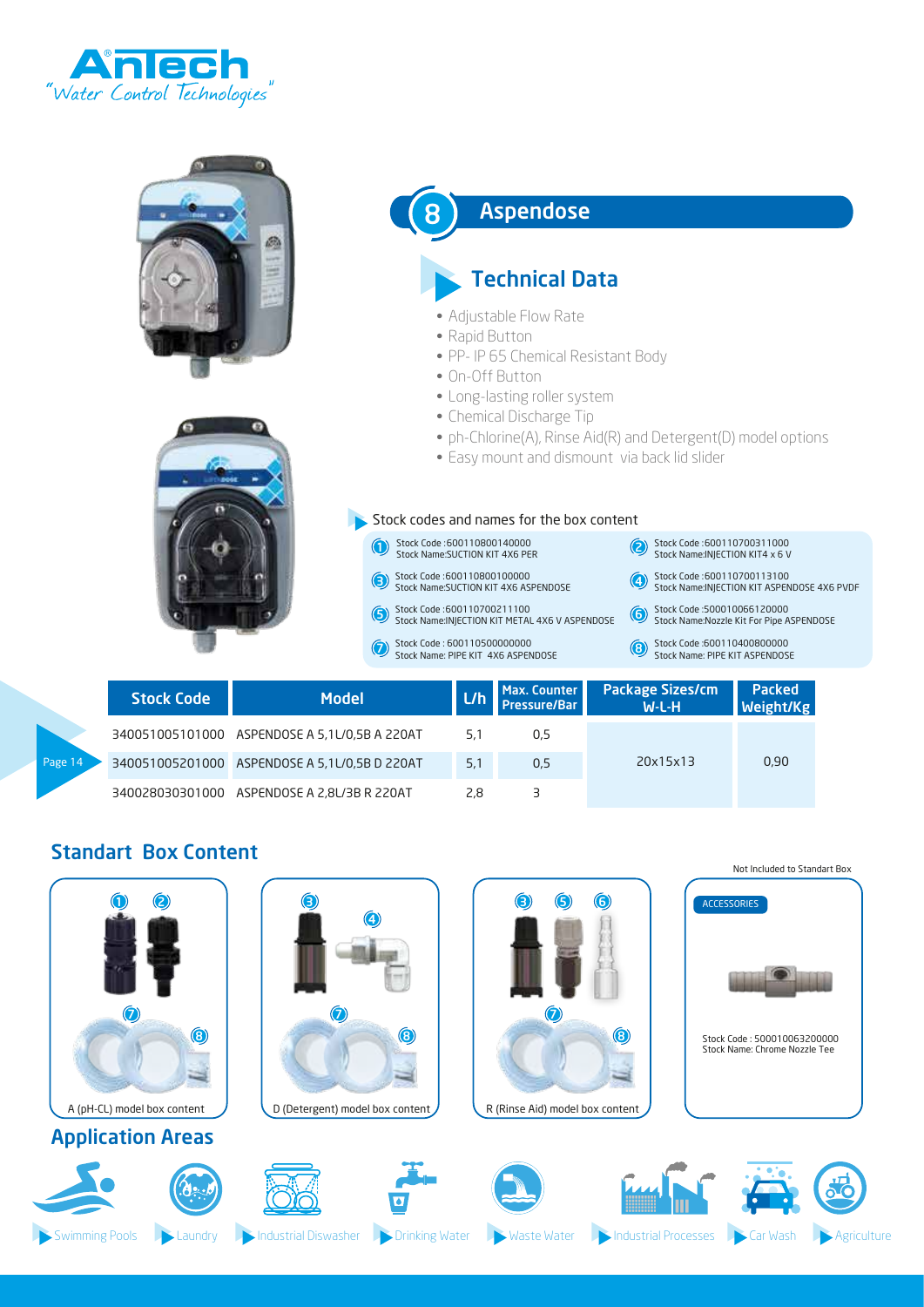

# **Dosign Pump**

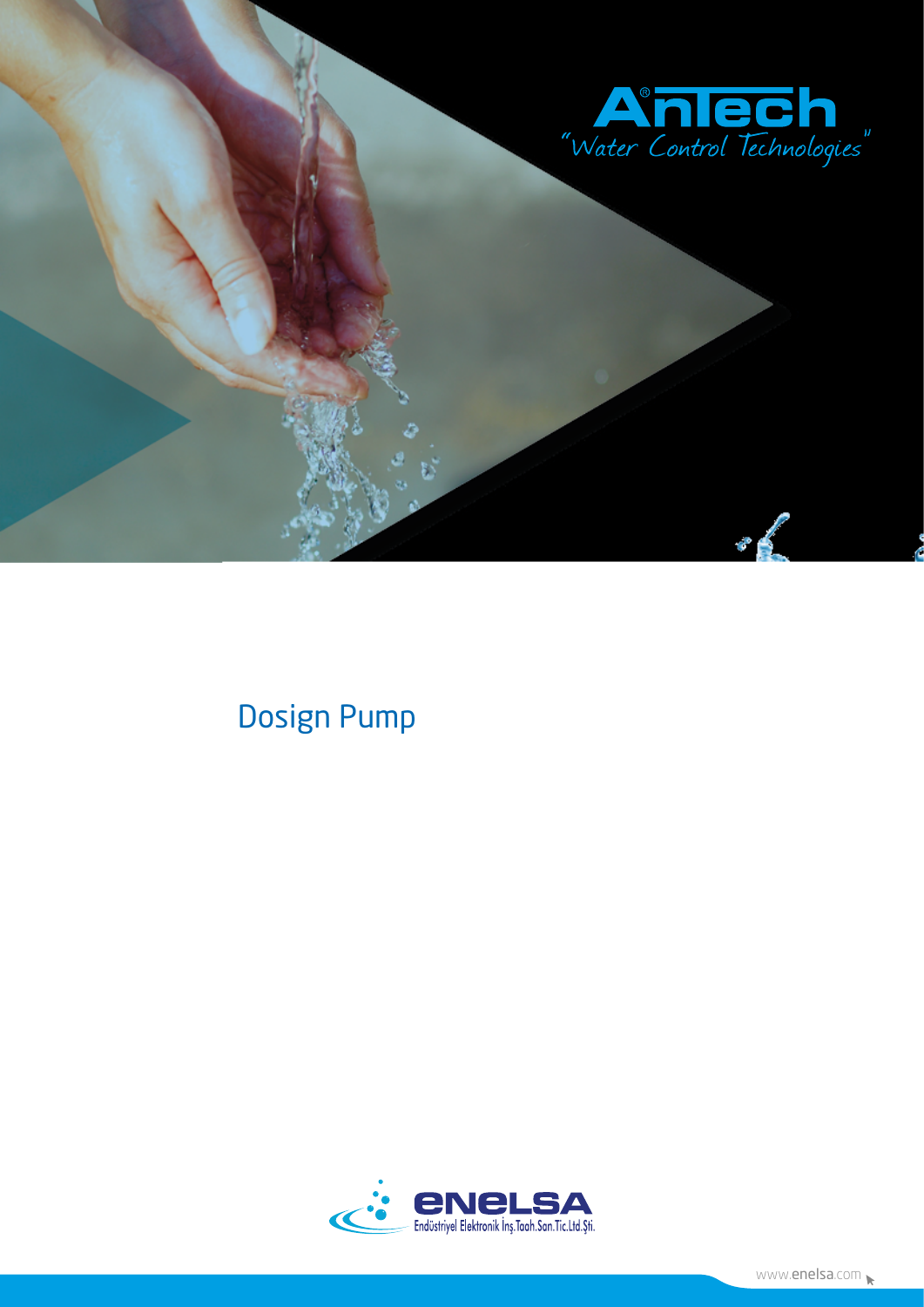

# ASPENDOSE Series Technical Specs

| <b>Model</b> |                            | Chemical<br>Application       |          | Min./Lt Max./Lt | Max./P     | <b>Supply</b><br>voltage         |   | Watt Weight | Weight    | Temperature | Max. Ambient   Max. Chemical<br><b>Temperature</b> |          |          |
|--------------|----------------------------|-------------------------------|----------|-----------------|------------|----------------------------------|---|-------------|-----------|-------------|----------------------------------------------------|----------|----------|
|              |                            |                               | Lt $/ h$ | Lt $/ h$        | <b>Bar</b> | <b>Volt</b>                      | W | kg,         | <b>IP</b> | $\rm ^oC$   | $^{\circ}$ C                                       |          |          |
|              | $5,1$ L/0,5B A  A (pH-CL)* |                               | 0,7      | 5,1             | 0,5        | 95-260<br><b>VAC</b><br>50-60 Hz |   |             |           |             |                                                    |          |          |
| $\mathsf{A}$ |                            | $ 5,1$ L/0,5B D D (Detergent) | 0,7      | 5,1             | 0,5        |                                  |   |             | 3,5       | 0,635       | 65                                                 | $0 - 45$ | $0 - 45$ |
|              | 2,8L/3B R                  | R (Rinse Aid)                 | 0,5      | 2,8             | 3          |                                  |   |             |           |             |                                                    |          |          |

\* pH : max. %40 H2SO4 (Sülfürik Asit) \*CL: max. %16 NaOCl (Sodyum Hipoclorit)







| <b>ASPENDOSE Series Dosing Pump Used Parts and Materials</b> |                                 |                        |                          |  |  |  |  |  |  |
|--------------------------------------------------------------|---------------------------------|------------------------|--------------------------|--|--|--|--|--|--|
| <b>Pump Model</b>                                            | A (pH-CL)                       | D (Detergent)          | R (Rinse Aid)            |  |  |  |  |  |  |
| Oem Head                                                     | <b>PP</b>                       | <b>PP</b>              | <b>PP</b>                |  |  |  |  |  |  |
| Pump Body                                                    | PP                              | <b>PP</b>              | <b>PP</b>                |  |  |  |  |  |  |
| Suction Set                                                  | PP, Viton Oring                 | PP, SS316, Viton Oring | PP, SS316, Viton Oring   |  |  |  |  |  |  |
| <b>Injection Set</b>                                         | PP, Viton Oring, Zirconium Ball | PVDF, EPDM Oring       | PVDF, SS316, Viton Oring |  |  |  |  |  |  |
| Roller Amount                                                | 3 Roller                        | 3 Roller               | 2 Roller                 |  |  |  |  |  |  |
| Pipe                                                         | Norprene                        | Norprene               | Silicon                  |  |  |  |  |  |  |
| Glands                                                       | <b>PP</b>                       | <b>PP</b>              | PP                       |  |  |  |  |  |  |
| <b>Suction Pipe</b>                                          | <b>PVC</b>                      | <b>PVC</b>             | <b>PVC</b>               |  |  |  |  |  |  |
| <b>Injection Pipe</b>                                        | <b>PE</b>                       | <b>PE</b>              | <b>PE</b>                |  |  |  |  |  |  |
| <b>Ventilating Pipe</b>                                      | <b>PVC</b>                      | <b>PVC</b>             | <b>PVC</b>               |  |  |  |  |  |  |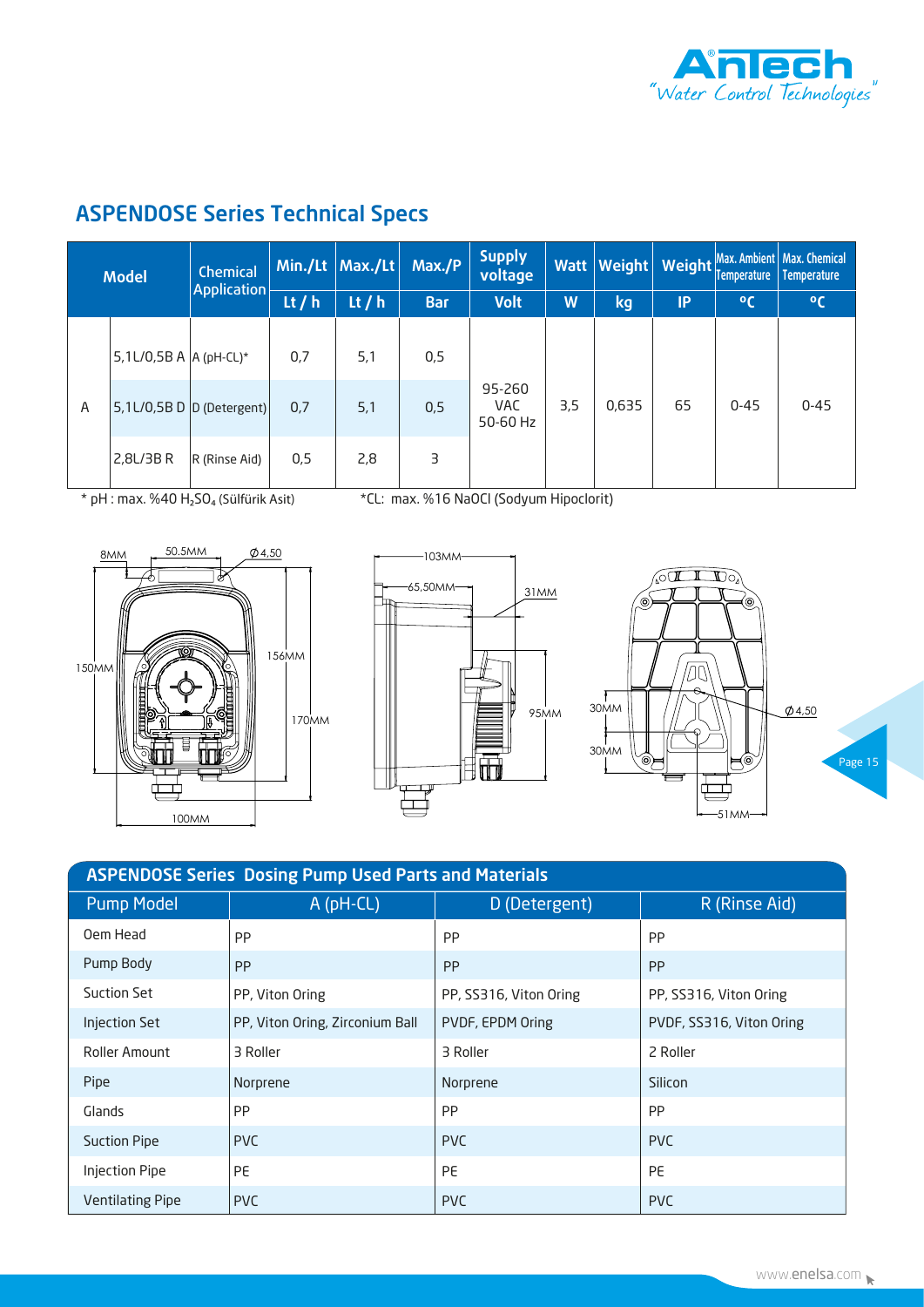





### ASPENDOSE OEM

# Technical Data

- Chemical Resistant PP body
- Chemical Discharge Tip
- Long-lasting roller system
- ph-Chlorine, Rinse Aid and Detergent model options
- 24v Power Supply

8

• Compact design for easy mountage

|         | <b>Stock Code</b> | <b>Model</b>                               |     | Pressure/Bar | L/h Max. Counter Package Sizes/cm<br>W-L-H | <b>Packed</b><br><b>Weight/Kg</b> |
|---------|-------------------|--------------------------------------------|-----|--------------|--------------------------------------------|-----------------------------------|
|         |                   | 600111300331000 ASPENDOSE OEM 2.8L/3B 24   | 2.8 |              |                                            |                                   |
| Page 16 |                   | 600111300321000 ASPENDOSE OEM 5,1L/0,5B 24 | 5.1 | 0.5          | 12x12x8.5                                  | 0.28                              |

Mountage parts are not included to standart box content. You can select the additional parts packages according to your application down below .